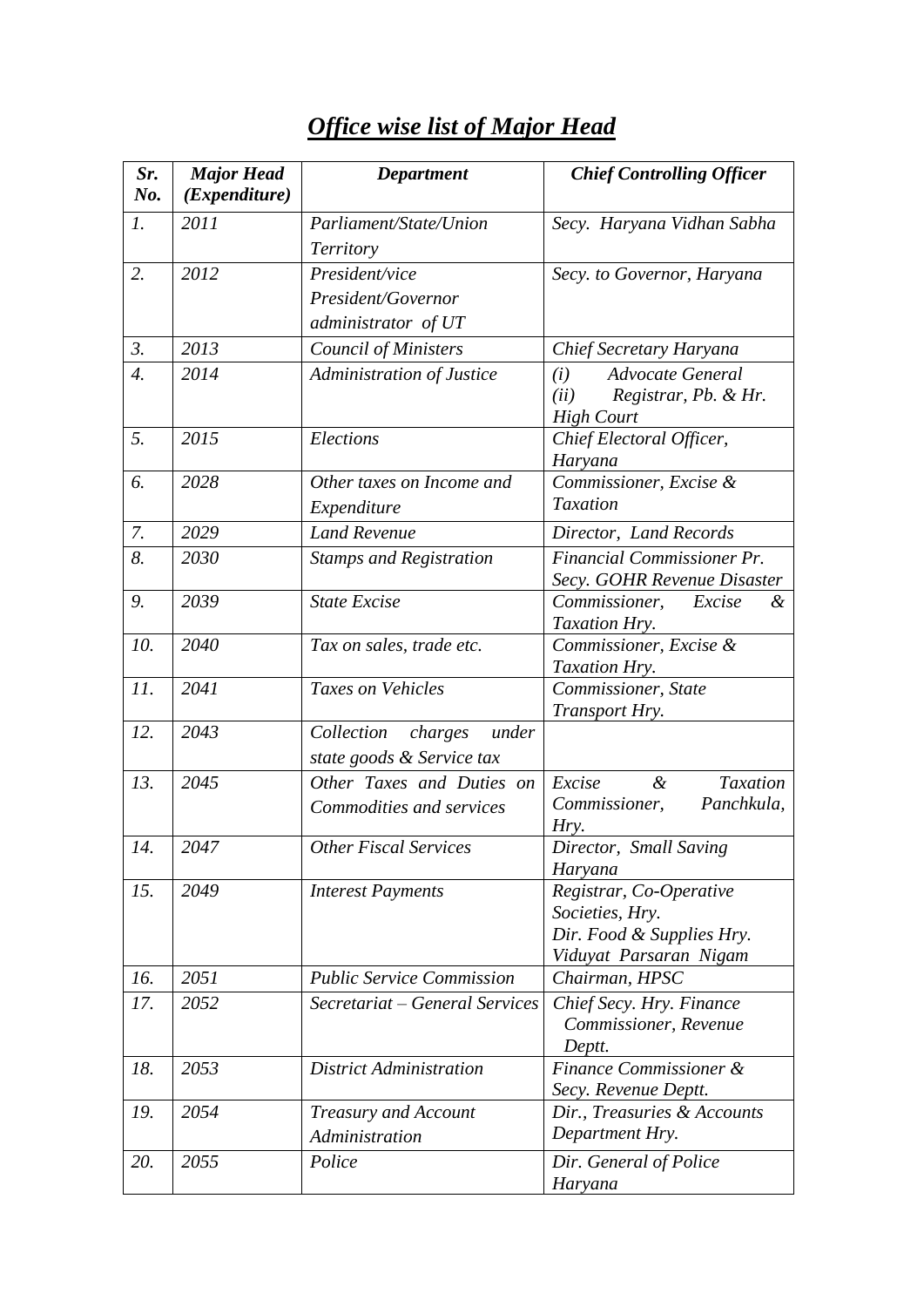| 21. | 2056 | Jails                                                   | Dir. Generak of Police Prison                                                                                                    |
|-----|------|---------------------------------------------------------|----------------------------------------------------------------------------------------------------------------------------------|
| 22. | 2057 | <b>Supplies and Disposals</b>                           | Dir., Supply & Disposal Hry.                                                                                                     |
| 23. | 2058 | <b>Stationery and Printing</b>                          | Controller, Print & Stationary<br>Hry.                                                                                           |
| 24. | 2059 | Public works                                            | 1. Engineer in chief PWD<br>$(B\&R)$<br>2. Chief Architect Haryana<br>Chd.48775                                                  |
| 25. | 2062 | Vigilance                                               |                                                                                                                                  |
| 26. | 2070 | <b>Other Administrative Services</b>                    | (i)<br>Chief Secy. Haryana,<br>Dir., Local Bodies<br>(ii)<br>Finance Commissioner,<br>(iii)<br>Revenue Deptt.                    |
| 27. | 2071 | Pensions and Other                                      |                                                                                                                                  |
|     |      | <b>Retirement Benefits</b>                              |                                                                                                                                  |
| 28. | 2075 | Miscellaneous General<br><b>Services</b>                | Dir., Lottery Department<br>Haryana, Chd.                                                                                        |
| 29. | 2202 | <b>General Education</b>                                | Education<br>Dir.,<br>Higher<br>Haryana<br>Controller, Print & Stationary<br>Haryana<br>Technical Education,<br>Secy.<br>Haryana |
| 30. | 2203 | <b>Technical Education</b>                              | Dir., Technical Education<br>Haryana                                                                                             |
| 31. | 2204 | <b>Sports and Youth Services</b>                        | Dir., Sports & youth affair<br>Hry.<br>Dir., Secondary School<br>Commissioner, Higher<br><b>Education Branch Officer</b>         |
| 32  | 2205 | Art and Culture                                         | Dir., Higher Education<br>Haryana                                                                                                |
| 33  | 2210 | <b>Medical and Public Health</b>                        | Dir., General Health Services<br>Hry.<br>Dir., Ayurveda<br>Dir., ESI Haryana<br>Dir., PGIMS Rohtak                               |
| 34  | 2211 | <b>Family Welfare</b>                                   | Dir., Health Services Family<br>Welfare                                                                                          |
| 35  | 2215 | <b>Water Supply and Sanitation</b>                      | Engineer- in-Chief (PH) Hry.                                                                                                     |
| 36  | 2216 | Housing                                                 | Engineer-in-Chief, PWD B&R                                                                                                       |
| 37  | 2217 | <b>Urban Development</b>                                | Dir., Local Bodies                                                                                                               |
| 38  | 2220 | <b>Information and Publicity</b>                        | Dir., Public Relation Haryana                                                                                                    |
| 39  | 2225 | Welfare of Scheduled Castes,<br>other BC and minorities | Dir., Welfare of $SC/ST$ &<br>Other BC                                                                                           |
| 40  | 2230 | Labour and Employment                                   | Dir., ITI & Voc. Education<br>Hry.                                                                                               |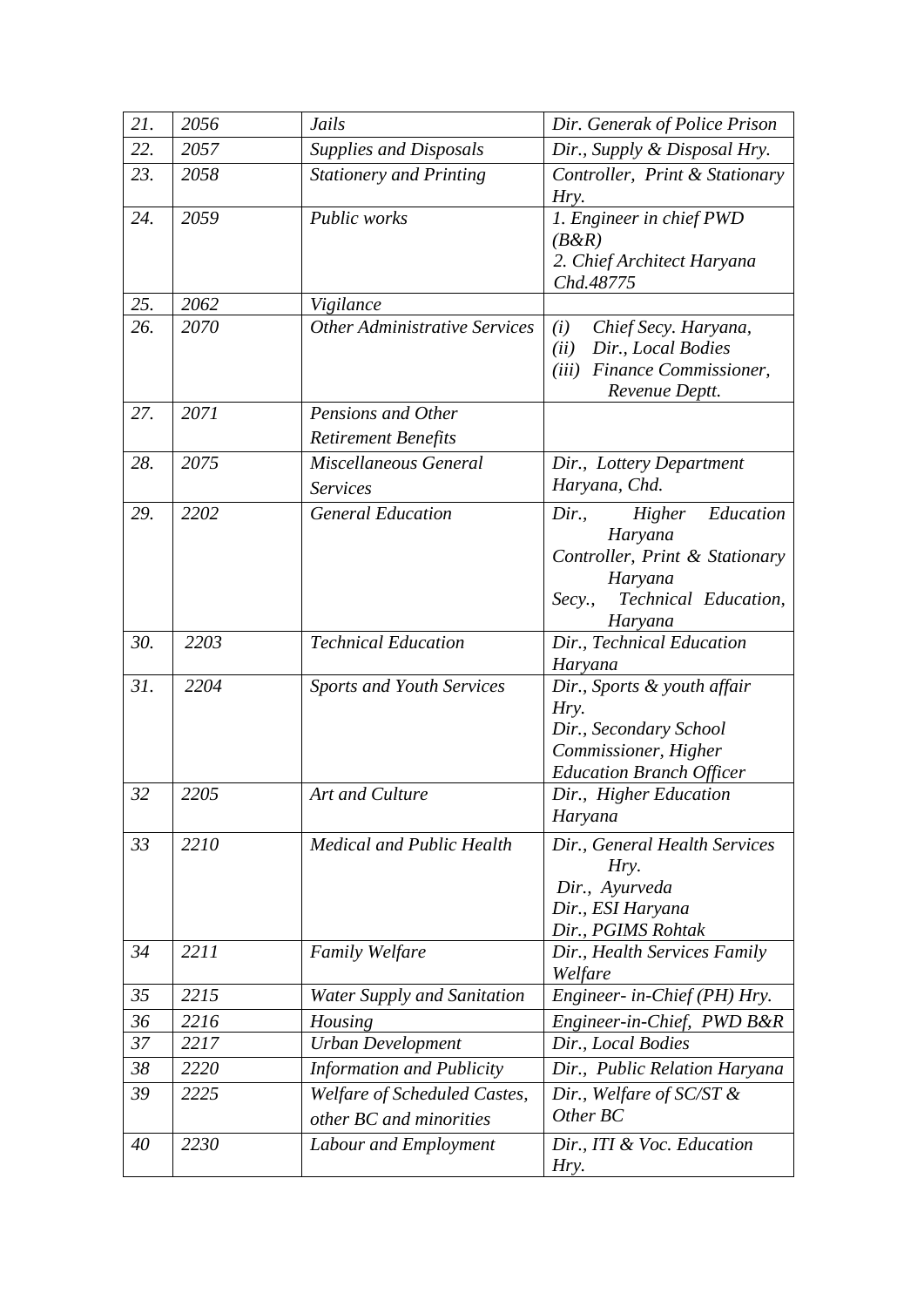| 41 | 2235 | Social Security and Welfare                   | Dir., Social Welfare & Social                                                        |
|----|------|-----------------------------------------------|--------------------------------------------------------------------------------------|
|    |      |                                               | Justice & Empowerment Hry.                                                           |
| 42 | 2236 | <b>Nutrition</b>                              | Dir., Women & Child                                                                  |
|    |      |                                               | Development Hry.                                                                     |
| 43 | 2245 | Relief on account of Natural                  | Finance Commissioner,                                                                |
|    |      | Calamities                                    | Revenue Deptt. Hry.                                                                  |
| 44 | 2250 | <b>Other Social Services</b>                  | (i) Chief Electoral Officer<br>Hry.<br>(ii) Finance Commissioner,<br>Haryana Revenue |
| 45 | 2251 | Secretariat-Social Services                   | Chief Secy. Haryana                                                                  |
| 46 | 2401 |                                               |                                                                                      |
|    |      | Crop Husbandry                                | Dir., Agriculture<br>(i)<br>Haryana<br>Dir., Horticulture Hry.<br>(ii)               |
| 47 | 2402 | Soil and Water Conservation                   | Dir., Soil & Water<br>Conservation Hry.                                              |
| 48 | 2403 | Animal Husbandry                              | Dir., Animal Husbandry                                                               |
|    |      |                                               | Haryana                                                                              |
| 49 | 2404 | Dairy Development                             | Milk Commissioner, Haryana                                                           |
| 50 | 2405 | <b>Fisheries</b>                              | Dir., Fisheries Haryana                                                              |
| 51 | 2406 | Forestry and Wild Life                        | P.C.C.F.Hr                                                                           |
| 52 | 2407 | Plantations                                   |                                                                                      |
| 53 | 2408 | Food storage and                              | Dir., Food Supply Haryana                                                            |
|    |      | warehousing                                   |                                                                                      |
| 54 | 2415 | <b>Agricultural Research and</b><br>Education | (i)<br>Dir., Agriculture<br>Haryana<br>Dir., Fisheries<br>(ii)                       |
| 55 | 2416 | <b>Agricultural Financial</b>                 | Dir., Agriculture                                                                    |
|    |      | <b>Institutions</b>                           |                                                                                      |
| 56 | 2425 | Co-operation                                  | Registrar Co-operative<br>Societies Hry.                                             |
| 57 | 2435 | Other Agricultural<br>Programmes              | Dir., Agriculture Haryana                                                            |
| 58 | 2501 | Special programme for Rural<br>Development    | Dir., Rural Development                                                              |
| 59 | 2505 | Rural Employment                              | Dir., Rural Development                                                              |
| 60 | 2506 | <b>Land Reforms</b>                           | Dir., Land Records<br>(i)<br>(ii)<br>Dir., Consolidation                             |
| 61 | 2515 | <b>Other Rural Development</b>                | Dir., of Panchayat and                                                               |
|    |      | Programmes                                    | Development                                                                          |
| 62 | 2700 | <b>Major Irrigation</b>                       | Engineer-in-Chief Irrigation<br>Deptt.                                               |
| 63 | 2701 | <b>Irrigation and Water</b>                   | Engineer-in-Chief Irrigation                                                         |
|    |      | Resources                                     | Deptt.                                                                               |
| 64 | 2702 | Minor Irrigation                              | Director, Agriculture Haryana                                                        |
| 65 | 2705 | Command Area Development                      | Admn. Command Area                                                                   |